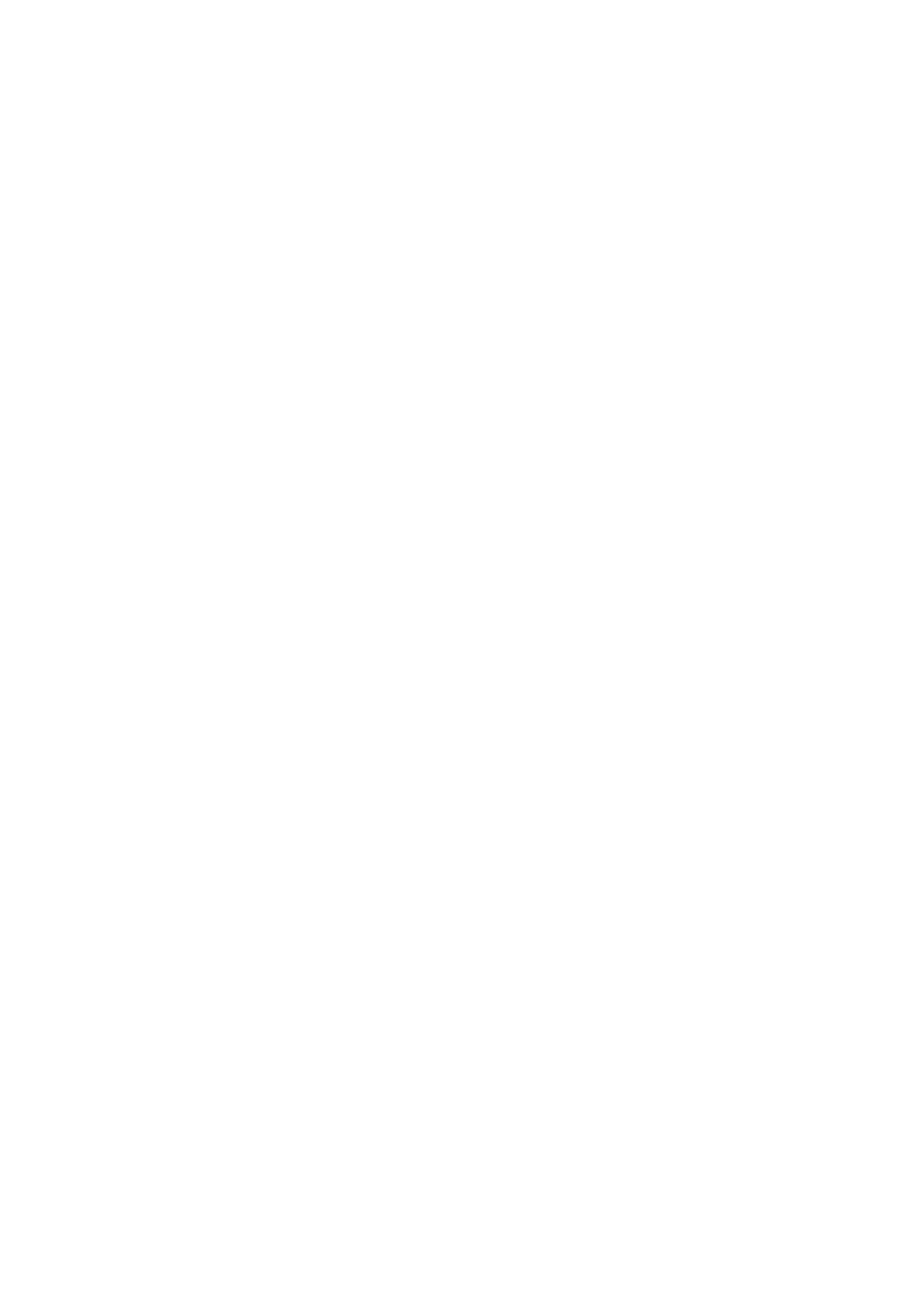# Red Hat JBoss Developer Studio 8.0 Install Red Hat JBoss Developer Studio

Information for users installing JBoss Developer Studio

Red Hat Customer Content Services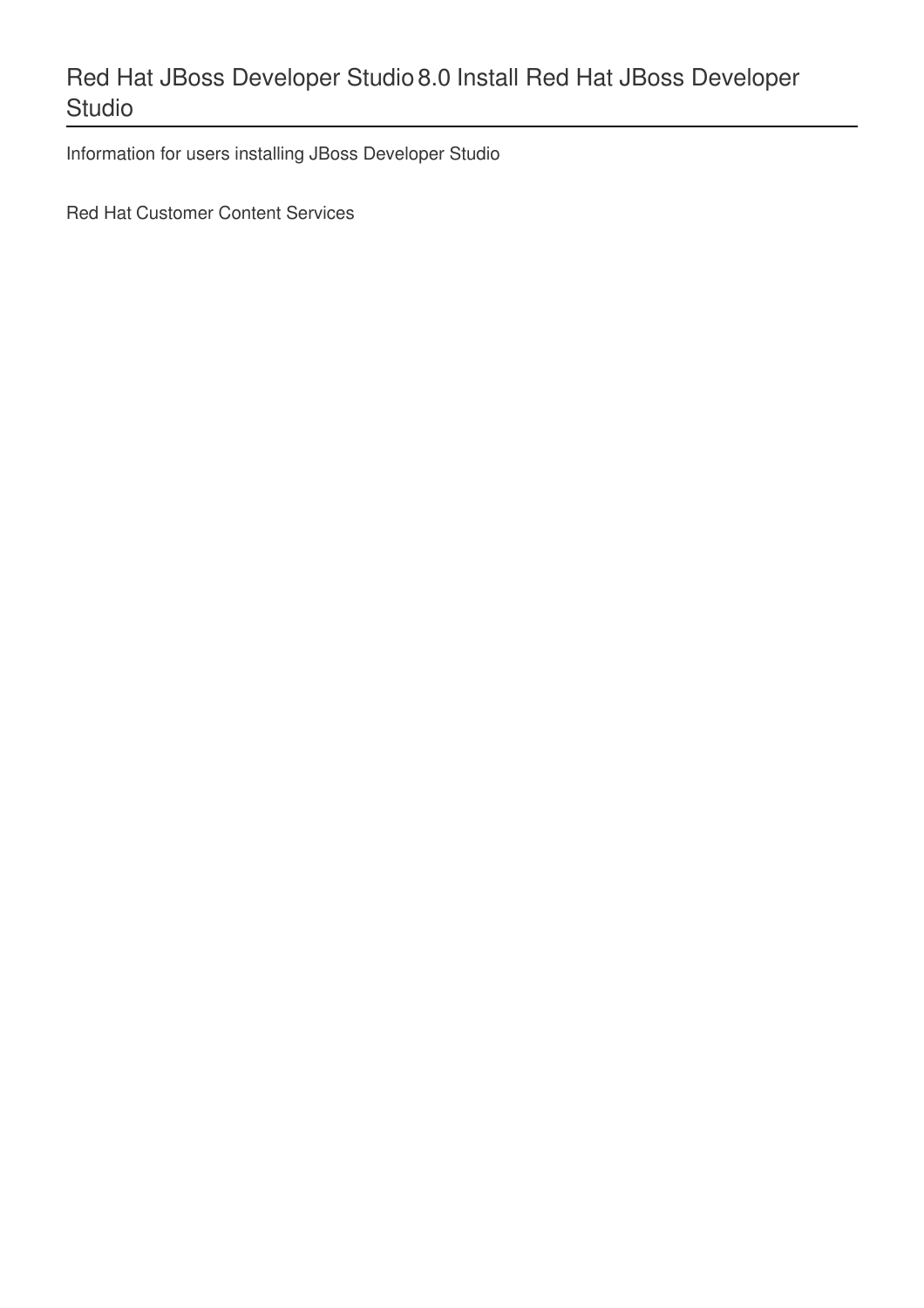# **Legal Notice**

Copyright © 2014 Red Hat, Inc.

This document is licensed by Red Hat under the Creative Commons [Attribution-ShareAlike](http://creativecommons.org/licenses/by-sa/3.0/) 3.0 Unported License. If you distribute this document, or a modified version of it, you must provide attribution to Red Hat, Inc. and provide a link to the original. If the document is modified, all Red Hat trademarks must be removed.

Red Hat, as the licensor of this document, waives the right to enforce, and agrees not to assert, Section 4d of CC-BY-SA to the fullest extent permitted by applicable law.

Red Hat, Red Hat Enterprise Linux, the Shadowman logo, JBoss, OpenShift, Fedora, the Infinity logo, and RHCE are trademarks of Red Hat, Inc., registered in the United States and other countries.

Linux ® is the registered trademark of Linus Torvalds in the United States and other countries.

Java ® is a registered trademark of Oracle and/or its affiliates.

XFS ® is a trademark of Silicon Graphics International Corp. or its subsidiaries in the United States and/or other countries.

MySQL ® is a registered trademark of MySQL AB in the United States, the European Union and other countries.

Node.js ® is an official trademark of Joyent. Red Hat Software Collections is not formally related to or endorsed by the official Joyent Node.js open source or commercial project.

The OpenStack ® Word Mark and OpenStack logo are either registered trademarks/service marks or trademarks/service marks of the OpenStack Foundation, in the United States and other countries and are used with the OpenStack Foundation's permission. We are not affiliated with, endorsed or sponsored by the OpenStack Foundation, or the OpenStack community.

All other trademarks are the property of their respective owners.

## **Abstract**

This document details how to install JBoss Developer Studio.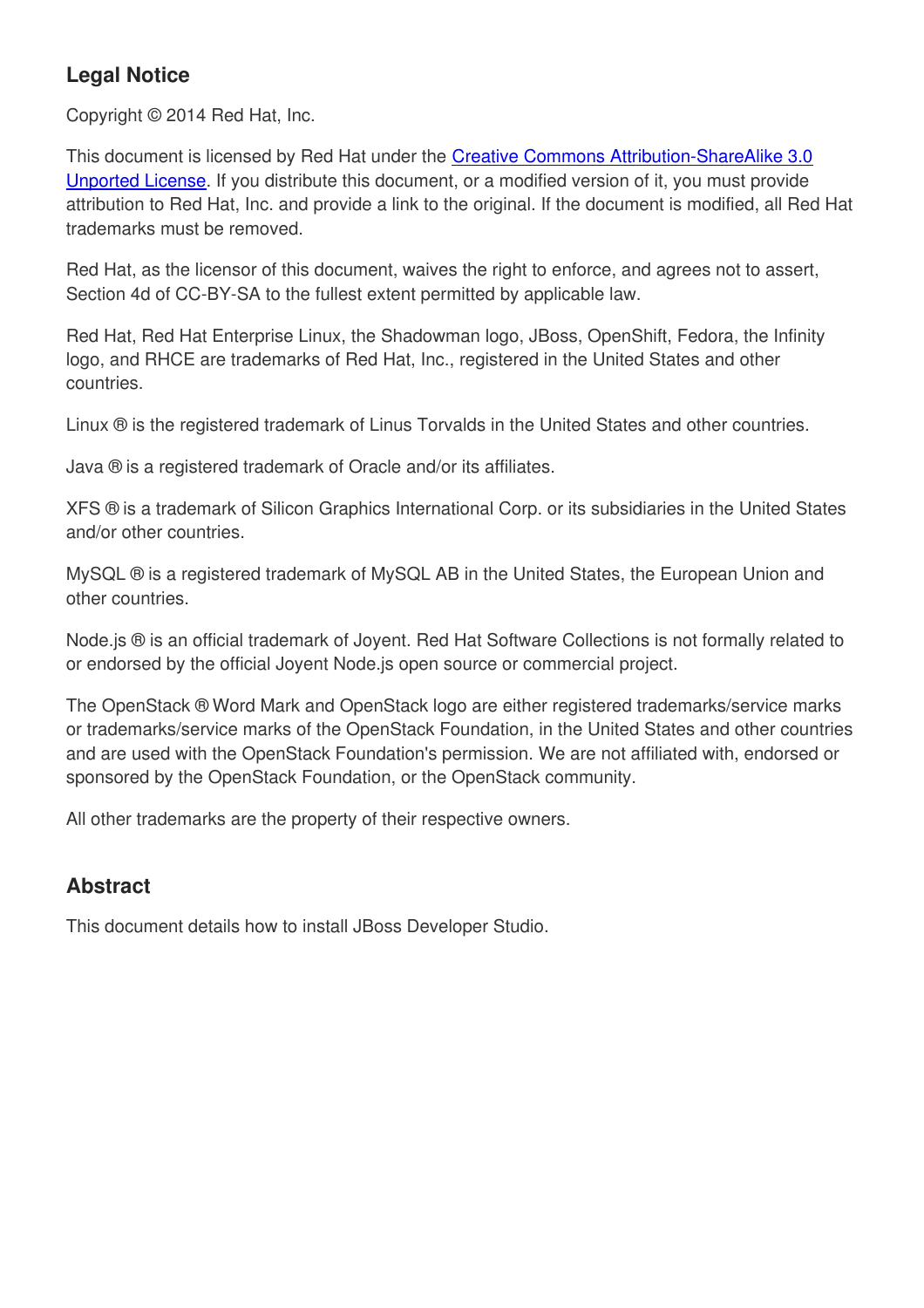# **Table of Contents**

| 2. SYSTEM REQUIREMENTS (and according to the contract of the contract of the contract of the contract of the c                     |  |
|------------------------------------------------------------------------------------------------------------------------------------|--|
| 3. INSTALL JBOSS DEVELOPER STUDIO BYOE WHEN ONLINE <i>[1] [1]</i> [1] [1] [1] [1] $\frac{1}{2}$                                    |  |
| 4. INSTALL JBOSS DEVELOPER STUDIO BYOE WHEN OFFLINE <b>Act as a contract to the STALL</b> JBOSS DEVELOPER STUDIO BYOE WHEN OFFLINE |  |
|                                                                                                                                    |  |
|                                                                                                                                    |  |
|                                                                                                                                    |  |
| $\begin{array}{c} 8 \\ 9 \end{array}$<br>7.1. Install JBoss Developer Studio by Script                                             |  |
| 7.2. Build the JBoss Developer Studio Stand-alone Installer from Source                                                            |  |
|                                                                                                                                    |  |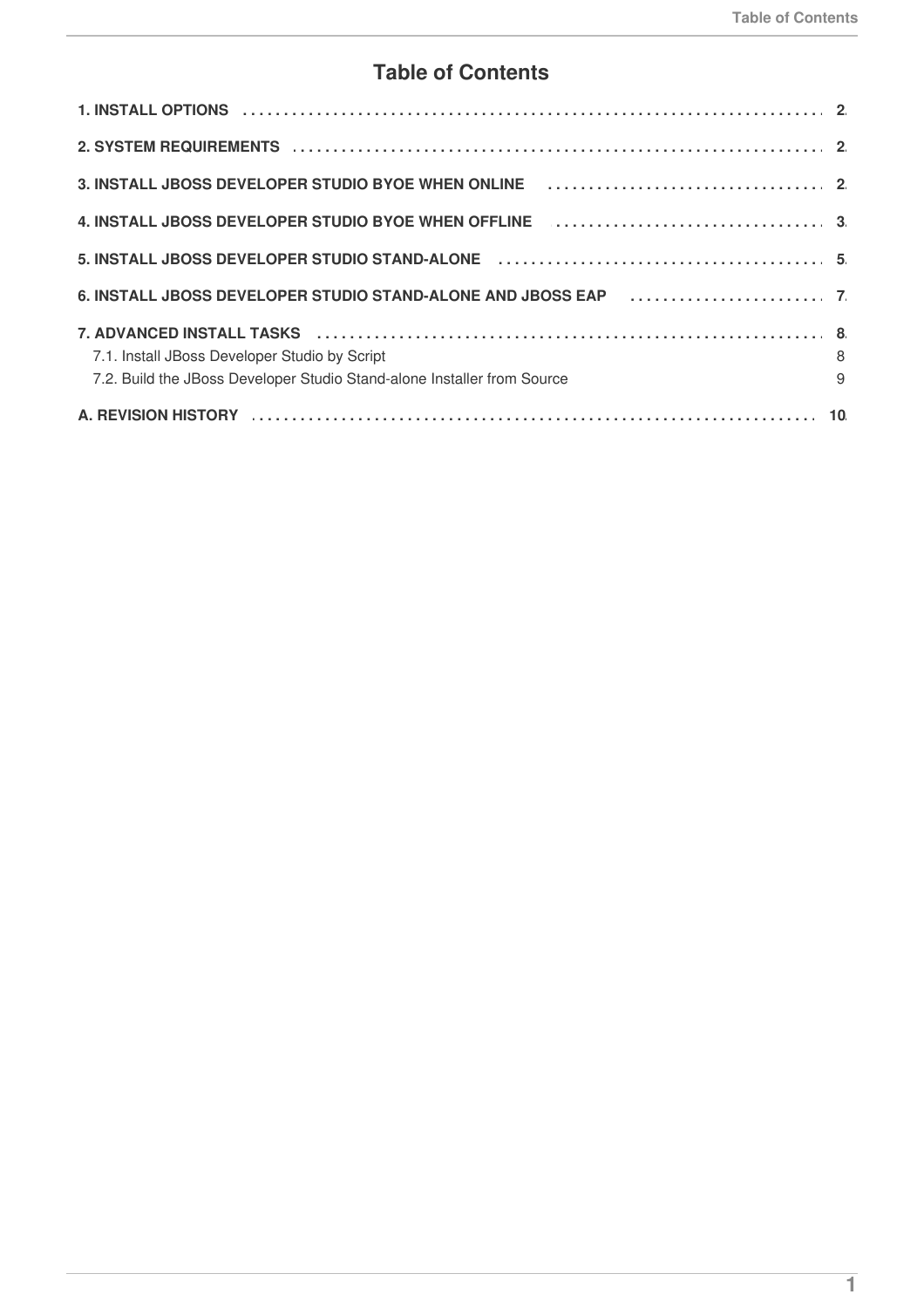# <span id="page-5-0"></span>**1. INSTALL OPTIONS**

Red Hat JBoss Developer Studio is provided in two variants depending on your circumstance: standalone and Bring-Your-Own-Eclipse (BYOE). JBoss Developer Studio stand-alone packages the JBoss Developer Studio plug-ins with Eclipse and dependent third-party plug-ins in an installer for all operating systems. JBoss Developer Studio BYOE packages the JBoss Developer Studio plug-ins for installing in your existing Eclipse instance.

There are a variety of ways of installing each JBoss Developer Studio variant and instructions are given here for completing the following tasks:

- Section 3, "Install JBoss [Developer](#page-6-1) Studio BYOE when Online"
- Section 4, "Install JBoss [Developer](#page-7-0) Studio BYOE when Offline"
- Section 5, "Install JBoss Developer Studio [Stand-alone"](#page-9-0)
- Section 6, "Install JBoss Developer Studio [Stand-alone](#page-11-2) and JBoss EAP"

There are also several advanced and less common ways of installing JBoss Developer Studio and instructions are given here for completing the following tasks:

- Section 7.1, "Install JBoss [Developer](#page-12-1) Studio by Script"
- Section 7.2, "Build the JBoss Developer Studio [Stand-alone](#page-12-0) Installer from Source"

#### [Report](https://issues.jboss.org/secure/CreateIssueDetails!init.jspa?issuetype=1&environment=Build+Name%3A+22661%2C+Install+Red+Hat+JBoss+Developer+Studio-8.0%0ABuild+Date%3A+25-11-2014+14%3A18%3A18%0ATopic+ID%3A+41915-716364+%5BLatest%5D&description=Title%3A+Install+Options%0A%0ADescribe+the+issue%3A%0A%0A%0ASuggestions+for+improvement%3A%0A%0A%0AAdditional+information%3A&pid=12310980) a bug

## <span id="page-5-1"></span>**2. SYSTEM REQUIREMENTS**

This release of JBoss Developer Studio is supported for use with a range of operating system, architecture and Java developer kit combinations; for a complete list, see <https://access.redhat.com/articles/427493> on the Red Hat Customer Portal.

To install and run this release of JBoss Developer Studio, the following memory requirements are recommended:

- 4 GB RAM
- 1.5 GB of hard disk space



### **NOTE**

The minimum memory requirements are 2 GB RAM and 750 MB of hard disk space.

[Report](https://issues.jboss.org/secure/CreateIssueDetails!init.jspa?issuetype=1&environment=Build+Name%3A+22661%2C+Install+Red+Hat+JBoss+Developer+Studio-8.0%0ABuild+Date%3A+25-11-2014+14%3A18%3A18%0ATopic+ID%3A+41913-716242+%5BLatest%5D&description=Title%3A+System+Requirements%0A%0ADescribe+the+issue%3A%0A%0A%0ASuggestions+for+improvement%3A%0A%0A%0AAdditional+information%3A&pid=12310980) a bug

## <span id="page-5-2"></span>**3. INSTALL JBOSS DEVELOPER STUDIO BYOE WHEN ONLINE**

JBoss Developer Studio BYOE is available to install from Eclipse Marketplace when you are online.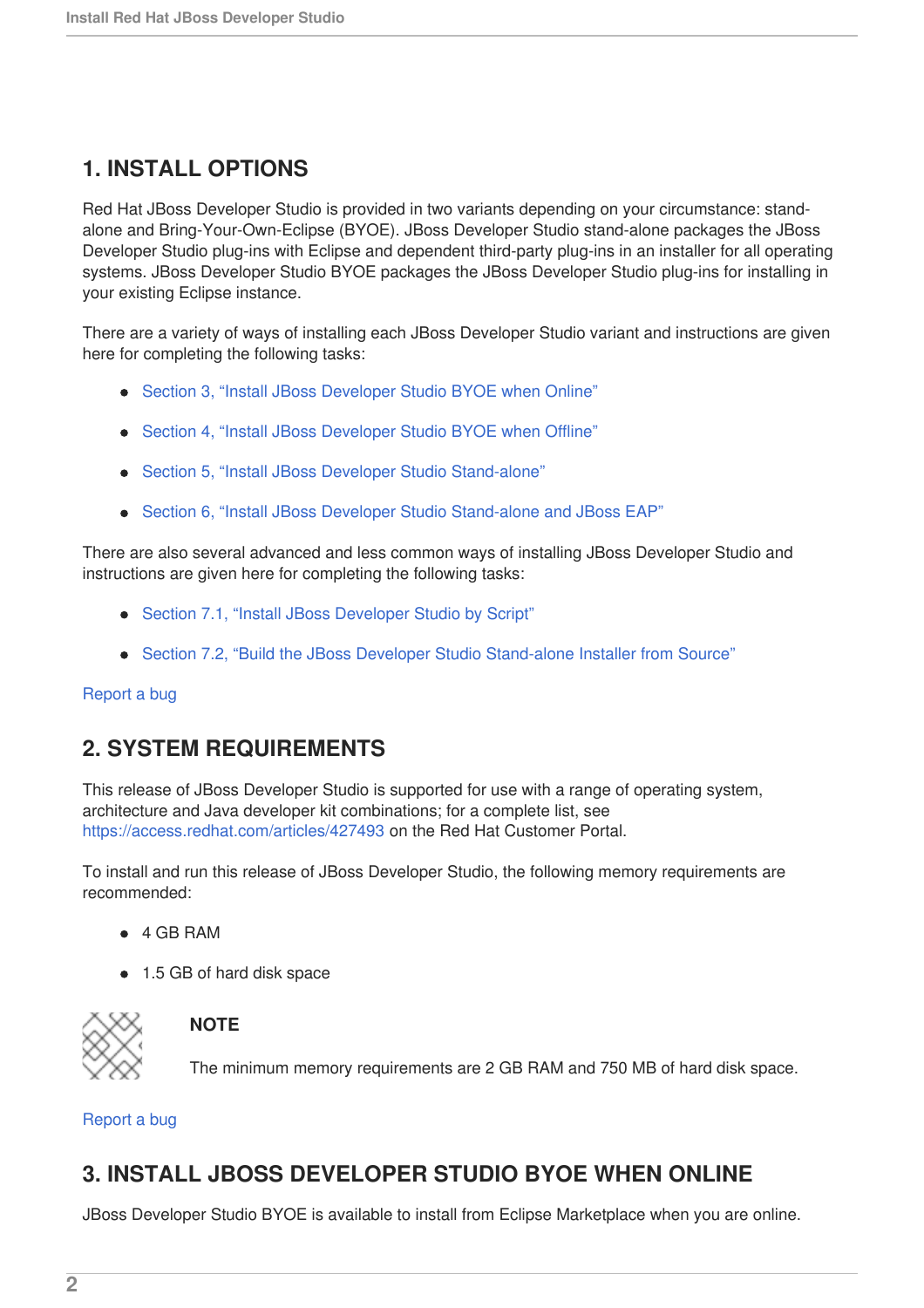<span id="page-6-1"></span>To install JBoss Developer Studio BYOE from Eclipse Marketplace, complete the following steps:

- 1. Start Eclipse Luna.
- 2. Drag the following link into your Eclipse workspace: [http://marketplace.eclipse.org/marketplace](http://marketplace.eclipse.org/marketplace-client-intro?mpc_install=1616973)client-intro?mpc\_install=1616973. Alternatively, click **Help**→**Eclipse Marketplace**, locate **Red Hat JBoss Developer Studio (Luna)** and click **Install**.

|                                                                                                                                | IR-<br><b>Eclipse Marketplace</b>                                                                                                                                         |  |  |  |  |  |  |
|--------------------------------------------------------------------------------------------------------------------------------|---------------------------------------------------------------------------------------------------------------------------------------------------------------------------|--|--|--|--|--|--|
| <b>Eclipse Marketplace</b><br>Select solutions to install. Press Finish to proceed with installation.                          |                                                                                                                                                                           |  |  |  |  |  |  |
| Press the information button to see a detailed overview and a link to more information.                                        |                                                                                                                                                                           |  |  |  |  |  |  |
|                                                                                                                                | Search<br>Recent<br>Popular<br>Installed<br>September 09/25                                                                                                               |  |  |  |  |  |  |
| <b>All Markets</b><br><b>All Categories</b><br>Go<br>Q Red Hat JBoss Developer Studio<br>$\div$<br>$\hat{\mathbb{F}}$<br>Find: |                                                                                                                                                                           |  |  |  |  |  |  |
|                                                                                                                                | Red Hat JBoss Developer Studio (Luna) 8.0.0                                                                                                                               |  |  |  |  |  |  |
| RED HAT JBOSS'<br><b>DEVELOPER</b><br><b>STUDIO</b>                                                                            | Red Hat JBoss Developer Studio 8.0.0 is available as both a fully bundled Eclipse<br>distribution and a single installable feature on the Eclipse Marketplace.  more info |  |  |  |  |  |  |
|                                                                                                                                | by Red Hat, Inc., EPL                                                                                                                                                     |  |  |  |  |  |  |
|                                                                                                                                | jbosstools maven hibernate Mobile JSF                                                                                                                                     |  |  |  |  |  |  |
|                                                                                                                                | Install                                                                                                                                                                   |  |  |  |  |  |  |
|                                                                                                                                |                                                                                                                                                                           |  |  |  |  |  |  |
|                                                                                                                                |                                                                                                                                                                           |  |  |  |  |  |  |
| <b>Marketplaces</b>                                                                                                            |                                                                                                                                                                           |  |  |  |  |  |  |
|                                                                                                                                |                                                                                                                                                                           |  |  |  |  |  |  |
|                                                                                                                                |                                                                                                                                                                           |  |  |  |  |  |  |
|                                                                                                                                |                                                                                                                                                                           |  |  |  |  |  |  |
|                                                                                                                                |                                                                                                                                                                           |  |  |  |  |  |  |
|                                                                                                                                | Install Now ><br>Finish<br>Cancel<br>$<$ Back                                                                                                                             |  |  |  |  |  |  |

#### **Figure 1. Red Hat JBoss Developer Studio (Luna) Available from Eclipse Marketplace**

3. Follow the on-screen instructions to complete the installation process.

During the installation process you may receive warnings about installing unsigned content. If this is the case, review the details of the content and if satisfied click **OK** to continue with the installation.

Once installation is complete, you are prompted to restart Eclipse. Click **Yes** to restart immediately and **No** if you need to save any unsaved changes to open projects. Note that IDE changes do not take effect until Eclipse is restarted.

[Report](https://issues.jboss.org/secure/CreateIssueDetails!init.jspa?issuetype=1&environment=Build+Name%3A+22661%2C+Install+Red+Hat+JBoss+Developer+Studio-8.0%0ABuild+Date%3A+25-11-2014+14%3A18%3A18%0ATopic+ID%3A+41919-716353+%5BLatest%5D&description=Title%3A+Install+JBoss+Developer+Studio+BYOE+when+Online%0A%0ADescribe+the+issue%3A%0A%0A%0ASuggestions+for+improvement%3A%0A%0A%0AAdditional+information%3A&pid=12310980) a bug

## <span id="page-6-0"></span>**4. INSTALL JBOSS DEVELOPER STUDIO BYOE WHEN OFFLINE**

A **.zip** file is provided for installing JBoss Developer Studio BYOE in offline mode. This archive is available from a variety of sources, including the Red Hat Customer Portal and <https://devstudio.jboss.com/updates/8.0/>.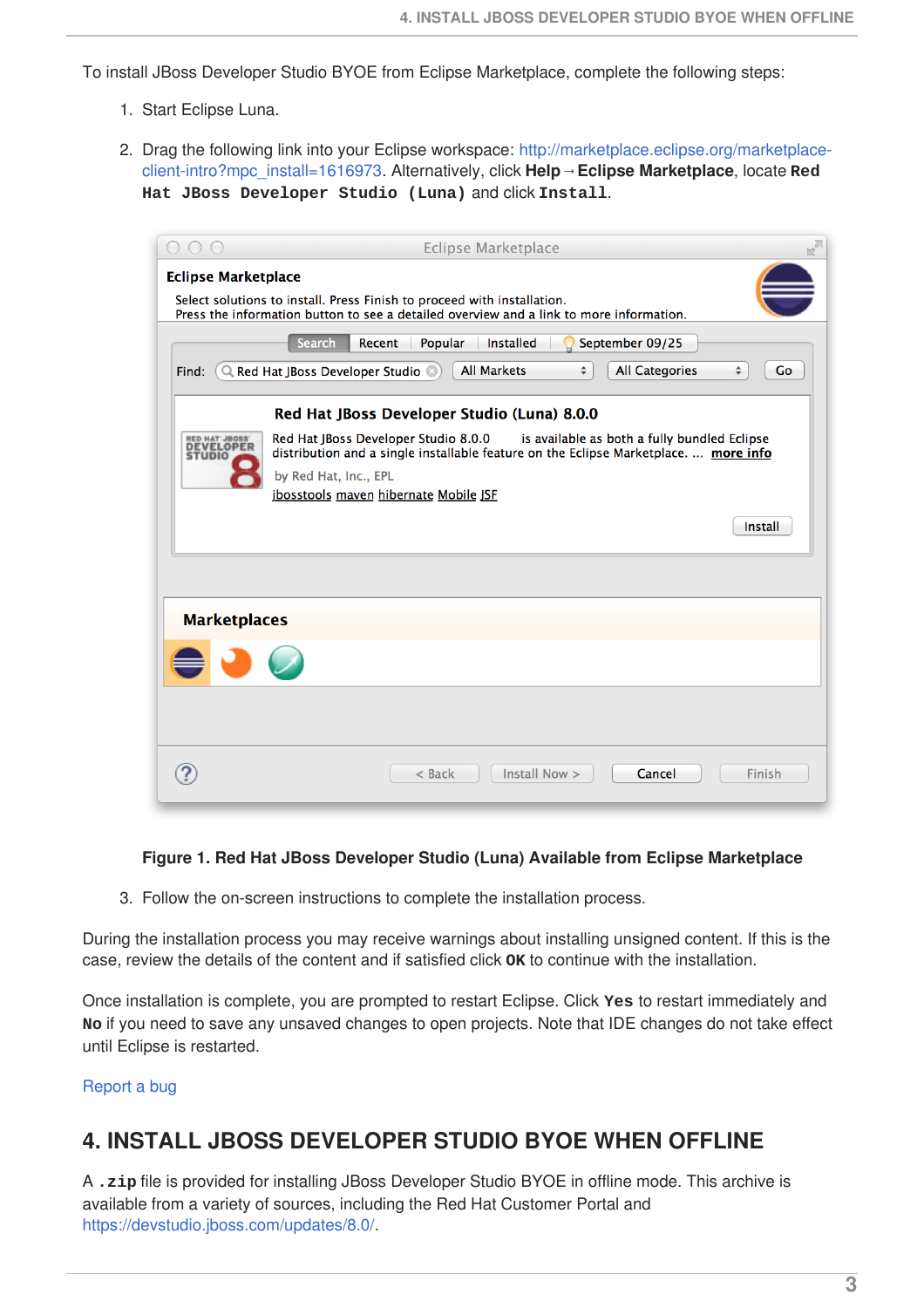<span id="page-7-0"></span>

## **IMPORTANT**

You must first be online to download the **. zip** file before proceeding to installing JBoss Developer Studio BYOE in offline mode.

To install JBoss Developer Studio BYOE in offline mode, complete the following steps:

- 1. Locate and download **Red Hat JBoss Developer Studio** *<version>* **Update Site Zip**.
- 2. Start Eclipse Luna.
- 3. Click **Help**→**Install New Software**.
- 4. In the **Work with** field, enter the path of the**.zip** file. Alternatively, click **Add** and click **Archive** to locate the file.
- 5. From the table of components, select **JBoss Developer Studio** *<version>* **- Bring Your Own Eclipse** and click **Next**.

| $\bigcap$                                                              | Install                                                                                                                                                                                                         |  |  |  |  |
|------------------------------------------------------------------------|-----------------------------------------------------------------------------------------------------------------------------------------------------------------------------------------------------------------|--|--|--|--|
| <b>Available Software</b><br>Check the items that you wish to install. |                                                                                                                                                                                                                 |  |  |  |  |
| Work with:                                                             | jar:file:/Applications/JBDS/jboss-devstudio-8.0.0<br>$-v20140915-0805-B246$<br>Add<br>Find more software by working with the "Available Software Sites" preferences.                                            |  |  |  |  |
| type filter text                                                       |                                                                                                                                                                                                                 |  |  |  |  |
| Name                                                                   | Version                                                                                                                                                                                                         |  |  |  |  |
| ⋁<br><b>Select All</b>                                                 | <b>DIE</b> * JBoss Developer Studio 8.0 - Bring Your Own Eclipse<br><b>DIE:</b> JBoss Developer Studio 8.0 - Core<br><b>DIO</b> * JBoss Developer Studio 8.0 - Extras<br><b>Deselect All</b><br>1 item selected |  |  |  |  |
| <b>Details</b>                                                         |                                                                                                                                                                                                                 |  |  |  |  |
|                                                                        | $\blacktriangledown$ Hide items that are already installed<br>Show only the latest versions of available software                                                                                               |  |  |  |  |
|                                                                        | What is already installed?<br>Group items by category                                                                                                                                                           |  |  |  |  |
|                                                                        | Show only software applicable to target environment                                                                                                                                                             |  |  |  |  |
| ○ Contact all update sites during install to find required software    |                                                                                                                                                                                                                 |  |  |  |  |
|                                                                        | Cancel<br>$<$ Back<br>Next ><br>Finish                                                                                                                                                                          |  |  |  |  |

#### **Figure 2. JBoss Developer Studio version - Bring Your Own Eclipse Selected for Installation**

6. Follow the on-screen instructions to complete the installation process.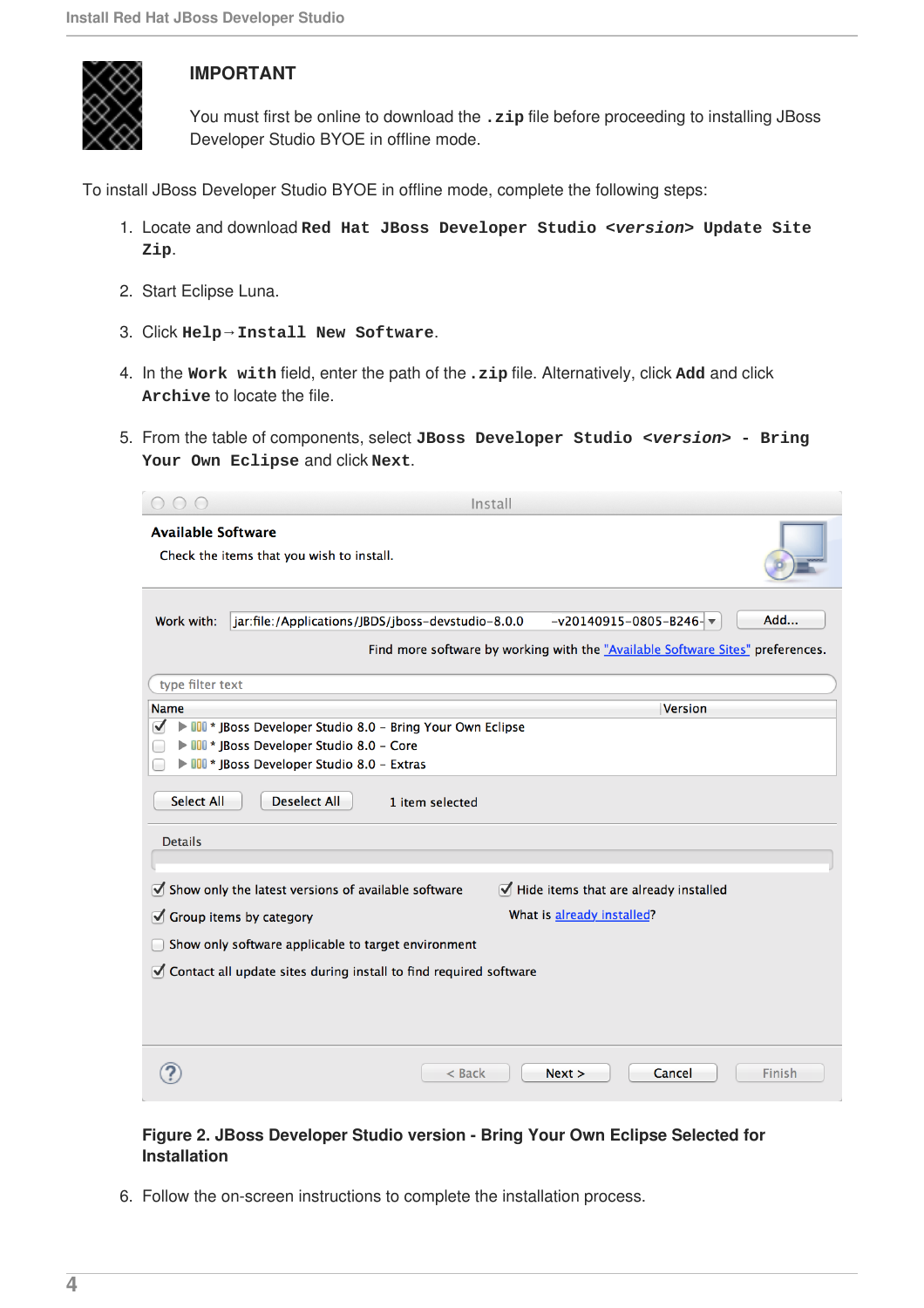During the installation process you may receive warnings about installing unsigned content. If this is the case, review the details of the content and if satisfied click **OK** to continue with the installation.

Once installation is complete, you are prompted to restart Eclipse. Click **Yes** to restart immediately and **No** if you need to save any unsaved changes to open projects. Note that IDE changes do not take effect until Eclipse is restarted.

#### [Report](https://issues.jboss.org/secure/CreateIssueDetails!init.jspa?issuetype=1&environment=Build+Name%3A+22661%2C+Install+Red+Hat+JBoss+Developer+Studio-8.0%0ABuild+Date%3A+25-11-2014+14%3A18%3A18%0ATopic+ID%3A+41914-716354+%5BLatest%5D&description=Title%3A+Install+JBoss+Developer+Studio+BYOE+when+Offline%0A%0ADescribe+the+issue%3A%0A%0A%0ASuggestions+for+improvement%3A%0A%0A%0AAdditional+information%3A&pid=12310980) a bug

## <span id="page-8-0"></span>**5. INSTALL JBOSS DEVELOPER STUDIO STAND-ALONE**

An installer is provided for JBoss Developer Studio stand-alone. This installer is available from a variety of sources, including the Red Hat Customer Portal.

To install JBoss Developer Studio stand-alone, complete the following steps:

- 1. Locate and download **Red Hat JBoss Developer Studio** *<version>* **Stand-alone Installer**.
- 2. Start the installer

\$ cd /path/to/.jar \$ java -jar jboss-devstudio-*version*-installer-standalone.jar

Alternatively, you may be able to start the installer by double-clicking the **.jar** file. On OS X systems, hold **control** and click the **.jar** file, click **Open**, review the **.jar** file details and if satisfied click **Open**.

3. Follow the on-screen instructions to complete the installation process.

When working through the installer you may find the following additional information useful:

#### **Installer step 4**

You must specify a Java developer kit with a 32-bit JRE to install a 32-bit version of JBoss Developer Studio and a 64-bit JRE to install a 64-bit version of JBoss Developer Studio. To change the bit version of the Java developer kit to be used for installing JBoss Developer Studio, in the text field type the path to the appropriate bit version of the Java developer kit.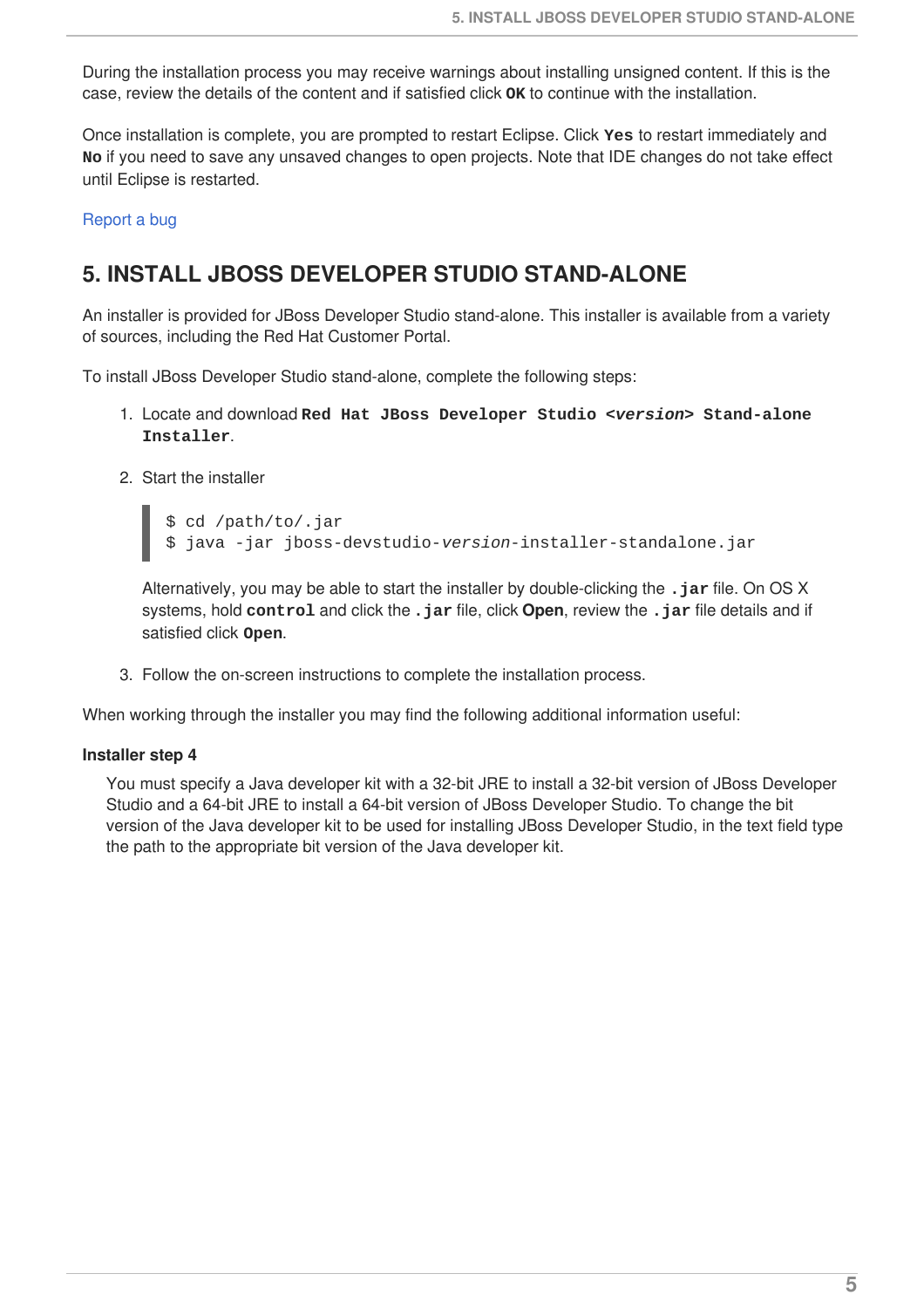<span id="page-9-0"></span>

#### **Figure 3. Default Java VM Selected for Running the IDE**

#### **Installer step 5**

To make use of automatic runtime detection for finding already installed application servers, click **Add**. In the **Location** field, type the path from which recursive scanning for application servers is to commence or click **Browse** to navigate to the location:

- To detect a specific application server, select the install directory for that application server.
- To detect multiple application servers, select a directory higher up the directory tree. Alternatively, this can be achieved by adding multiple locations for scanning.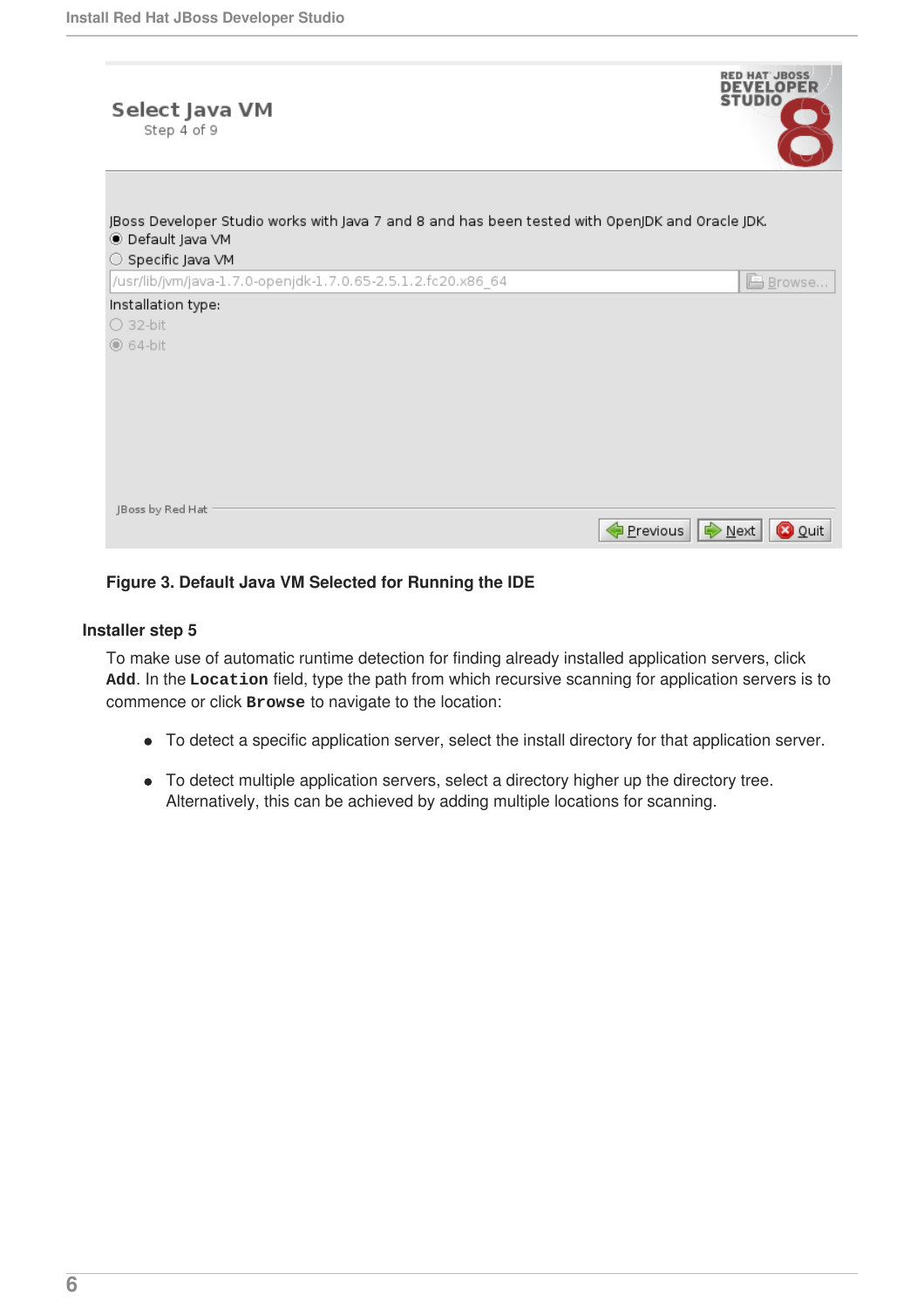| <b>Select Platforms and Servers</b><br>Step 5 of 9 |                                                                                              | <b>RED HAT JBOSS</b><br><b>DEVELOPER</b><br><b>STUDIO</b> |
|----------------------------------------------------|----------------------------------------------------------------------------------------------|-----------------------------------------------------------|
| Scan every start                                   | Add locations you want to be scanned to discover platforms and servers you have:<br>Location |                                                           |
|                                                    | /home/applications/jboss-eap                                                                 | Add                                                       |
| R.                                                 |                                                                                              | Edit                                                      |
|                                                    |                                                                                              | Remove                                                    |
|                                                    |                                                                                              |                                                           |
|                                                    |                                                                                              |                                                           |
|                                                    |                                                                                              |                                                           |
|                                                    |                                                                                              |                                                           |
| JBoss by Red Hat                                   |                                                                                              |                                                           |
|                                                    |                                                                                              | Lext  <br>Previous<br><b>O</b> Quit                       |

#### **Figure 4. Path Selected for Recursive Scanning for Application Servers**

This task can also be completed after JBoss Developer Studio is installed using the **JBoss Runtime Detection** wizard, accessed through the IDE **Preferences** window.

#### [Report](https://issues.jboss.org/secure/CreateIssueDetails!init.jspa?issuetype=1&environment=Build+Name%3A+22661%2C+Install+Red+Hat+JBoss+Developer+Studio-8.0%0ABuild+Date%3A+25-11-2014+14%3A18%3A18%0ATopic+ID%3A+41916-727442+%5BLatest%5D&description=Title%3A+Install+JBoss+Developer+Studio+Stand-alone%0A%0ADescribe+the+issue%3A%0A%0A%0ASuggestions+for+improvement%3A%0A%0A%0AAdditional+information%3A&pid=12310980) a bug

# <span id="page-10-0"></span>**6. INSTALL JBOSS DEVELOPER STUDIO STAND-ALONE AND JBOSS EAP**

A single installer is provided for both JBoss Developer Studio stand-alone and Red Hat JBoss Enterprise Application Platform. A specific JBoss EAP version is packaged in the installer; for details of the JBoss EAP version see [https://access.redhat.com/articles/427493.](https://access.redhat.com/articles/427493) This installer is available from a variety of sources, including the Red Hat Customer Portal.

To install JBoss Developer Studio stand-alone and JBoss EAP, complete the following steps:

- 1. Locate and download **Red Hat JBoss Developer Studio** *<version>* **Installer with EAP**.
- 2. Start the installer

```
$ cd /path/to/.jar
$ java -jar jboss-devstudio-version-installer-eap.jar
```
Alternatively, you may be able to start the installer by double-clicking the **.jar** file. On OS X systems, hold **control** and click the **.jar** file, click **Open**, review the **.jar** file details and if satisfied click **Open**.

3. Follow the on-screen instructions to continue the installation process.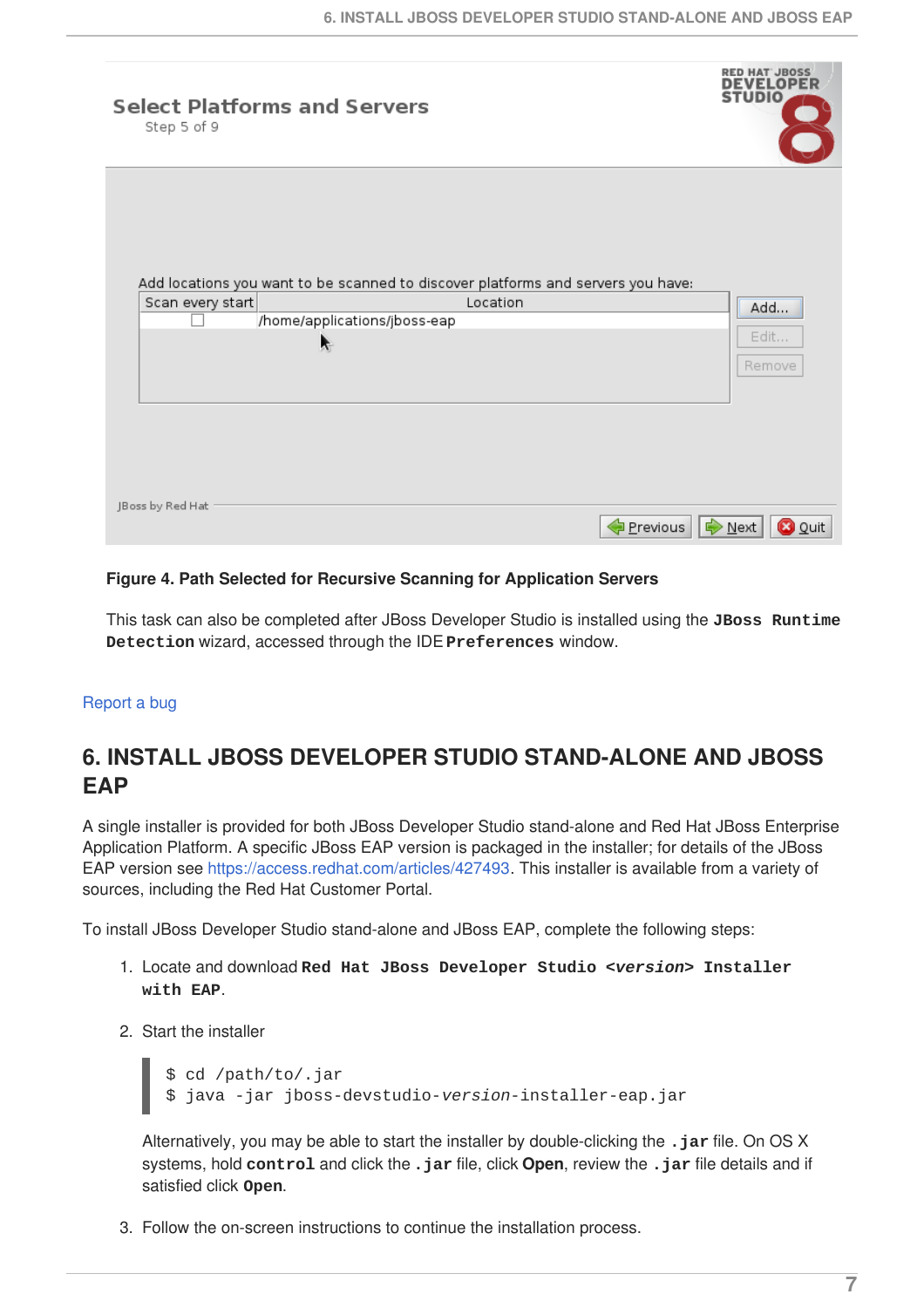<span id="page-11-2"></span>4. At installer step 5, when asked if you want to install JBoss EAP, click **Yes**.

| <b>Select Platforms and Servers</b><br>Step 5 of 9 |                                                                                                                                                            | STUDIO                               |
|----------------------------------------------------|------------------------------------------------------------------------------------------------------------------------------------------------------------|--------------------------------------|
| $\bigcirc$ No                                      | JBoss Developer Studio includes Red Hat JBoss Enterprise Application Platform. Install it now?<br>Ves, and have it ready for use in JBoss Developer Studio |                                      |
|                                                    | Add locations you want to be scanned to discover platforms and servers you have:                                                                           |                                      |
| Scan every start                                   | Location                                                                                                                                                   | Add                                  |
|                                                    |                                                                                                                                                            | Edit                                 |
|                                                    |                                                                                                                                                            | Remove                               |
|                                                    |                                                                                                                                                            |                                      |
|                                                    |                                                                                                                                                            |                                      |
|                                                    |                                                                                                                                                            |                                      |
| JBoss by Red Hat                                   |                                                                                                                                                            |                                      |
|                                                    |                                                                                                                                                            | i≫ Next<br>Previous<br><b>3</b> Quit |

#### **Figure 5. Check Box Selected for Installing JBoss EAP**

5. Continue to follow the on-screen instructions to complete the installation process.

This additional installer option installs JBoss EAP in a subdirectory of the JBoss Developer Studio installation and generates a complete default server definition within the IDE with which to manage the JBoss EAP instance and deployed applications.

[Report](https://issues.jboss.org/secure/CreateIssueDetails!init.jspa?issuetype=1&environment=Build+Name%3A+22661%2C+Install+Red+Hat+JBoss+Developer+Studio-8.0%0ABuild+Date%3A+25-11-2014+14%3A18%3A18%0ATopic+ID%3A+41917-727443+%5BLatest%5D&description=Title%3A+Install+JBoss+Developer+Studio+Stand-alone+and+JBoss+EAP%0A%0ADescribe+the+issue%3A%0A%0A%0ASuggestions+for+improvement%3A%0A%0A%0AAdditional+information%3A&pid=12310980) a bug

# <span id="page-11-0"></span>**7. ADVANCED INSTALL TASKS**

## <span id="page-11-1"></span>**7.1. Install JBoss Developer Studio by Script**

A scripted method is available for use when installing JBoss Developer Studio stand-alone with the installer. The scripted installation method removes the need to step through the installer GUI for every installation, enabling simplified repeat installations or installations in bulk.

The instructions here detail how you can install JBoss Developer Studio stand-alone stepping through the installer GUI once and then use a generated script for subsequent installations. The JBoss Developer Studio stand-alone installer is available from a variety of sources, including the Red Hat Customer Portal.

To install JBoss Developer Studio by script, complete the following steps:

- 1. Locate and download **Red Hat JBoss Developer Studio** *<version>* **Stand-alone Installer**.
- 2. Start the installer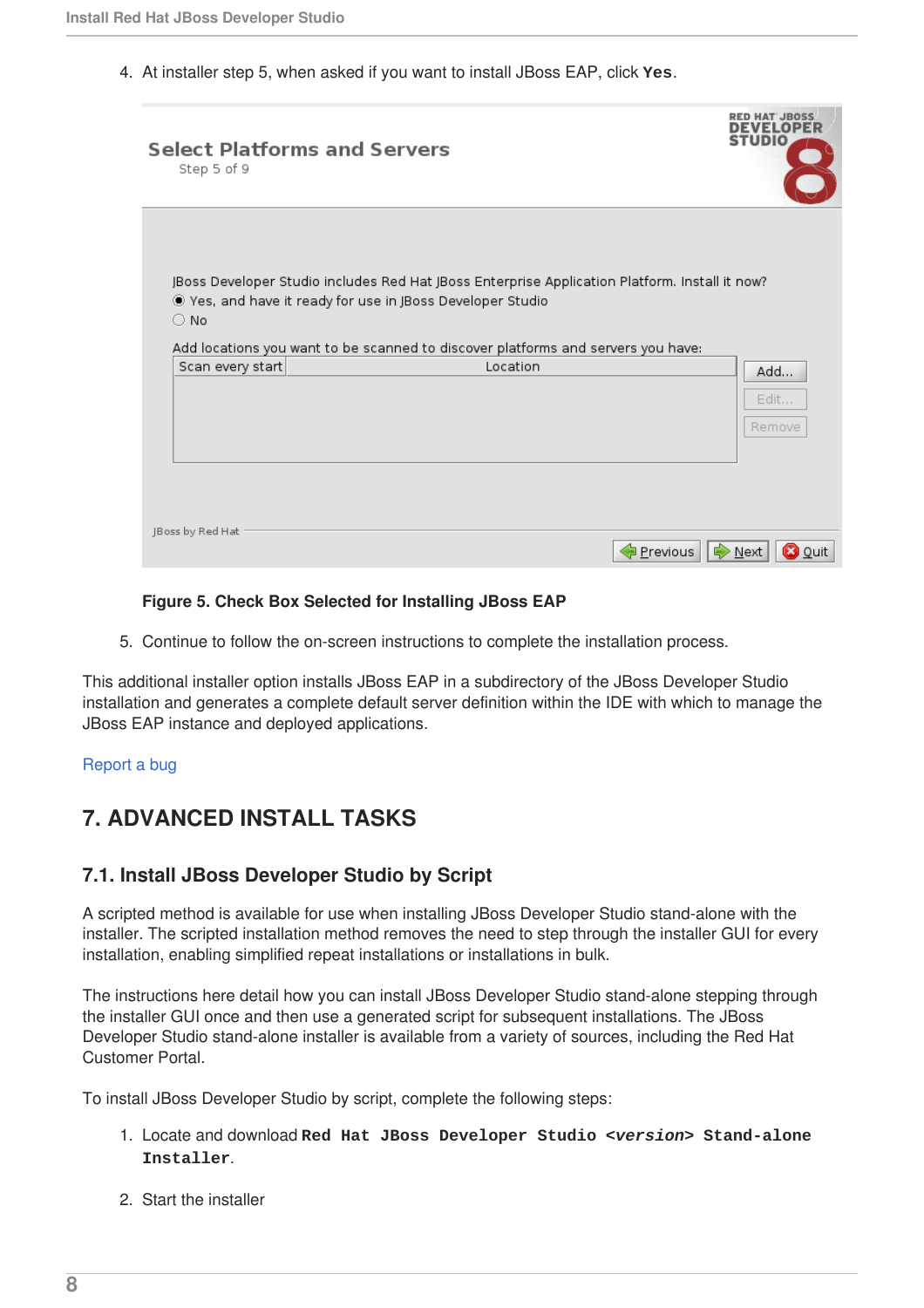<span id="page-12-1"></span>\$ cd /path/to/.jar \$ java -jar jboss-devstudio-*version*-installer-standalone.jar

- 3. Step through the installer GUI once to generate a **InstallConfigRecord.xml** file located in the **/path/to/jboss-devstudio/** directory.
- 4. Perform repeat identical installations without stepping through the installer GUI

```
$ java -jar jboss-devstudio-version-installer-standalone.jar
/path/to/jboss-devstudio/InstallConfigRecord.xml
```


## **NOTE**

The generated **InstallConfigRecord.xml** file is machine-specific, using the Java developer kit and installation paths of your system. To use the **InstallConfigRecord.xml** file for systems with different operating systems, Java developer kits or paths, you must manually modify the file.

### [Report](https://issues.jboss.org/secure/CreateIssueDetails!init.jspa?issuetype=1&environment=Build+Name%3A+22661%2C+Install+Red+Hat+JBoss+Developer+Studio-8.0%0ABuild+Date%3A+25-11-2014+14%3A18%3A18%0ATopic+ID%3A+41918-716472+%5BLatest%5D&description=Title%3A+Install+JBoss+Developer+Studio+by+Script%0A%0ADescribe+the+issue%3A%0A%0A%0ASuggestions+for+improvement%3A%0A%0A%0AAdditional+information%3A&pid=12310980) a bug

## <span id="page-12-0"></span>**7.2. Build the JBoss Developer Studio Stand-alone Installer from Source**

A **.zip** file is provided from which you can build the JBoss Developer Studio stand-alone installer. The source code archive is available from a variety of sources, including the Red Hat Customer Portal.



## **IMPORTANT**

Maven must be installed to build the installer from the source code. To obtain and configure Maven, see <http://maven.apache.org/>.

To build the JBoss Developer Studio stand-alone installer from source, complete the following steps:

- 1. Locate and download **Red Hat JBoss Developer Studio** *<version>* **Sources Zip**.
- 2. Extract the contents of the downloaded archive

```
$ cd path/to/.zip
$ unzip jboss-devstudio-version-installer-src.zip
```
3. Build the installer

```
$ cd devstudio/product
$ mvn clean install
```
Building takes some time to complete, after which the installer **.jar** file is located in the **/path/to/jboss-devstudio/installer/target/** directory.

[Report](https://issues.jboss.org/secure/CreateIssueDetails!init.jspa?issuetype=1&environment=Build+Name%3A+22661%2C+Install+Red+Hat+JBoss+Developer+Studio-8.0%0ABuild+Date%3A+25-11-2014+14%3A18%3A18%0ATopic+ID%3A+41912-716358+%5BLatest%5D&description=Title%3A+Build+the+JBoss+Developer+Studio+Stand-alone+Installer+from+Source%0A%0ADescribe+the+issue%3A%0A%0A%0ASuggestions+for+improvement%3A%0A%0A%0AAdditional+information%3A&pid=12310980) a bug